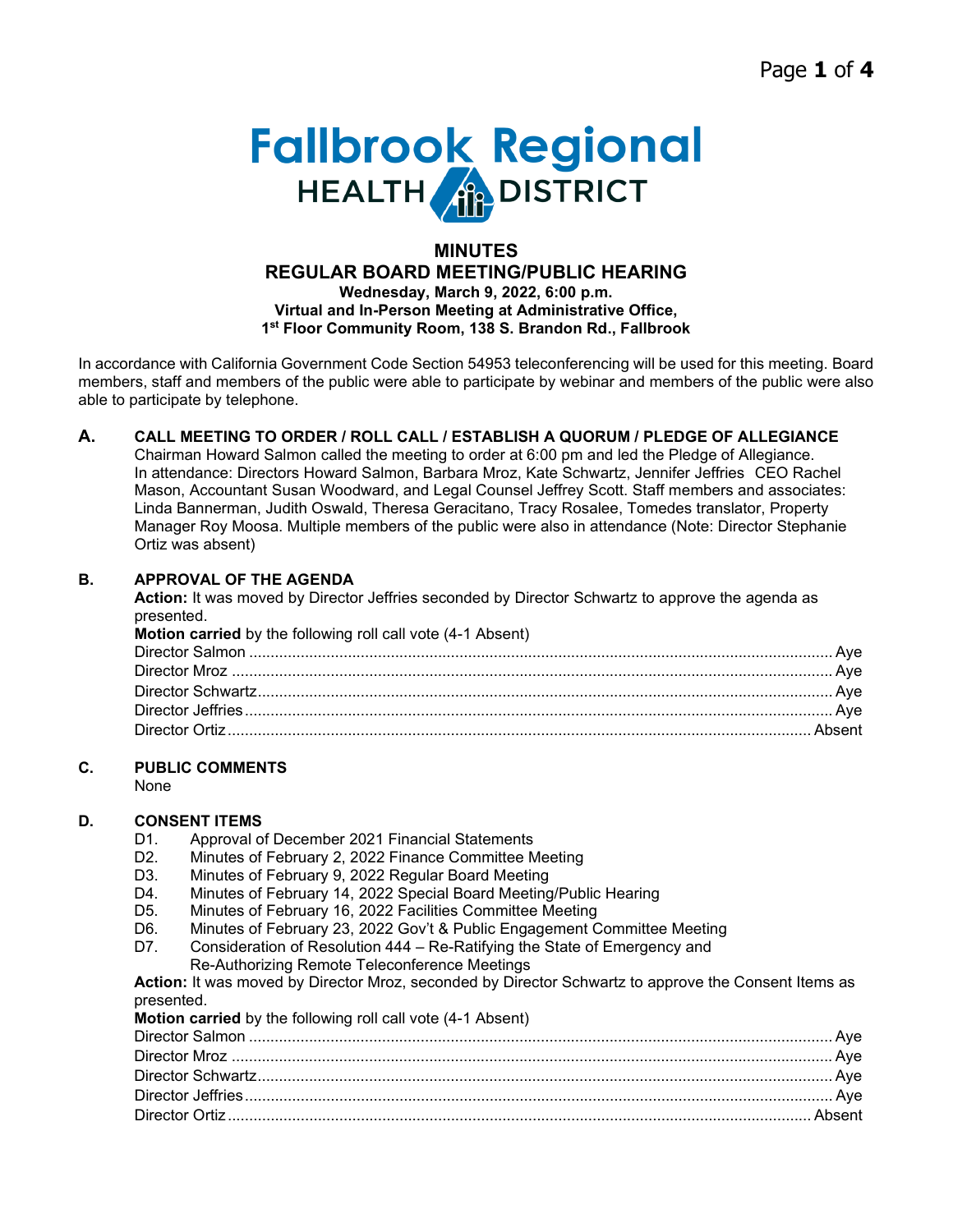### **E. PUBLIC HEARING RELATING TO REDISTRICTING**

E1. Report on the March 5, 2022 Public Hearing and presentation and update of proposed new Maps and Zone Boundaries.

Kay Vinson from NDC summarized the map and how populations are represented. Zone 2 maintains majority minority of Hispanics, while Zone 4 experienced the largest population growth. Two maps were considered, the Tan Map and the Purple Map. The demographic summaries of both were compared and discussed.

- E2. Public Hearing to receive input from the public on the proposed new Maps and Zone Boundaries. Members of the public provided input on the Maps and how they preserve the majority Hispanic population in Zone 2 for both maps. There were discussions over requested revisions of Tan map which did not adhere to the required deviations, therefore only Tan and Purple were options.
- E3. Board discussion on the proposed new Maps and Zone Boundaries and Consideration of Resolution No. 443 in compliance with the Decennial Redistricting Requirements. **Action:** It was moved by Director Schwartz, seconded by Director Jeffries to approve the Tan Map to remain in compliance with the Decennial Redistricting Requirements. **Motion carried** by the following roll call vote (4-1 Absent) Director Salmon ........................................................................................................................... Aye Director Mroz ............................................................................................................................... Aye

#### **F. REPORTS/POSSIBLE ACTION**

- F1. Finance Committee Directors Jeffries and Mroz Committee Chair Jeffries reviewed the financial statements for January 2022. Disclosures: The investments of the District are in compliance with the District's 2020-21 Investment Policy. The balances in the District's investment accounts give the District the ability to meet its expenditure requirements for the next eighteen (18) months.
- F2. Strategic Planning Committee Directors Jeffries and Salmon Committee Chair Jeffries noted there was no meeting held for this committee.
- F3. Gov't and Public Engagement Committee Directors Schwartz-Frates and Salmon Committee Chair Schwartz reviewed the Government report including the international government crisis in Ukraine; provided information on agencies assisting the humanitarian response. Summarized State and County/Live Well information. Public engagement efforts were summarized by Community Health & Wellness Center Administrator Theresa Geracitano. She covered Social Media outreach and engagement and highlighted the Mental Health First Aid program. The calendar of events can be located on the website.
- F4. Facilities Committee Directors Mroz and Salmon Committee Chair Mroz reviewed the committee's discussion of the parking lot paving proposals for the Administration office parking lot. Reviewed the information provided by Property manager Roy Moosa about the monument sign also at the Administration office.
- F5. Chief Executive Officer Rachel Mason CEO Rachel Mason thanked Community Health Systems for their partnership on the PCR Testing. PCR testing will continue at the Community Health & Wellness Center (CHCW), via selfadministered tests. The board members will convene for a Special Board meeting to discuss Taylor Design proposals, district priorities, and budget. Patty Taylor is joining our team at the CHWC, she will be assisting Theresa and welcoming visitors to the center. The district had 23 Community Health Contract - Grant submissions, and these will be reviewed by the Board after interrater reliability training. There was a final cleanup of district paper records and records were disposed of according to the district record retention policy.
- F6. General Counsel Jeffrey Scott

Legal Counsel Jeffrey Scott provided summary of current bills. AB1859 for Mental Health Services; AB1894 require establishment of advisory board for public hospital financing; AB1993 would require employers to obtain proof of vaccination for those employees or independent contractors eligible to receive COVID-19 vaccine.: AB2449 would allow for teleconferences when certain requirements are followed. Lastly, ACHD is requesting healthcare districts to oppose the Fairness for Injured Patients Act which will be on ballots in November 2022 elections.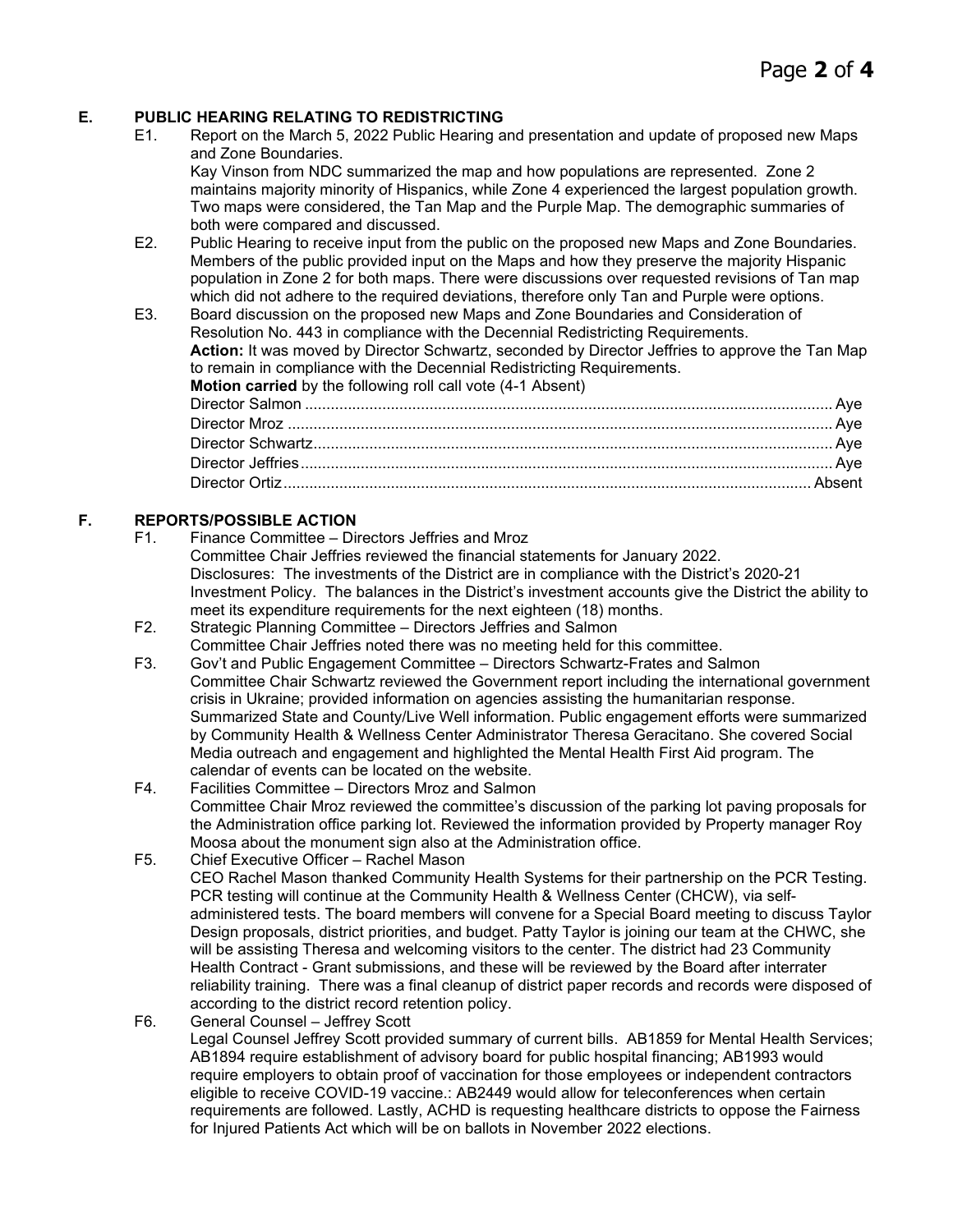# **G. DISCUSSION/POSSIBLE ACTION ITEMS**

| G1. | Consideration of Paving Proposals for Parking Lot at 138 S. Brandon Rd.– Mason               |  |
|-----|----------------------------------------------------------------------------------------------|--|
|     | Recommendation from the Facilities Committee: That the board approve the proposal from Eagle |  |
|     | Paving.                                                                                      |  |
|     | Action: It was moved by Director Mroz seconded by Director Schwartz to approve the proposal  |  |
|     | from Eagle Paving.                                                                           |  |
|     | Motion carried by the following roll call vote (4-1 Absent)                                  |  |
|     |                                                                                              |  |
|     |                                                                                              |  |
|     |                                                                                              |  |
|     |                                                                                              |  |
|     |                                                                                              |  |
|     |                                                                                              |  |

# **H. BOARD MEMBER COMMENTS & ITEMS FOR SUBSEQUENT MEETINGS**

- H1. Other Director/Staff discussion items
	- H<sub>1a.</sub> Item(s) for future board agendas
		- H1b. Announcements of upcoming events:
			- **COVID-19 PCR Testing – a collaboration of the Fallbrook Regional Health District and the Fallbrook Family Health Center**, **Thursday, March 3 & Thursday, March 10**  from 8:30am-11:30am, Community Health & Wellness Center, 1636 E. Mission Rd., Fallbrook.
			- **Special meeting** (CHWC Development Workshop) Tuesday, **March 11,** 9:00am, Virtual Meeting
			- **Hands Only CPR Training (2 hours) Tuesday, March 15** 1:30pm-3:30pm. Community Health & Wellness Center, 1636 E. Mission Rd., Fallbrook
			- **Community Collaborative for Health & Wellness Committee (CCH&W) meeting** 3rd Wednesday, **March 16,**10:30am-noon, FRHD Wellness Center, 1636 E. Mission Rd., Fallbrook
			- **Strategic Planning Committee meeting** 3rd Wednesday, **March 16,** 2:00pm, Virtual Meeting
			- **Facilities Committee meeting** 3rd Wednesday, **March 16,** 5:00pm, Virtual Meeting
			- **Mental Health First Aid training for staff & board members, Thursday & Friday, March 17 & 18**, 1:00pm-5:00pm, Community Health & Wellness Center, 1636 E. Mission Rd., Fallbrook
			- **Special meeting** (Interrater Reliability Training) Tuesday, **March 22,** 5:00pm, Hybrid Meeting
			- Gov't and Public Engagement Committee meeting 4<sup>th</sup> Wednesday, March 23, 5:30pm, Virtual Meeting
			- **Finance Committee meeting** 1st Wednesday, **April 6,** 4:30pm, Virtual Meeting
			- **Woman of Wellness – Postponed.**
			- **Adult Mental Health First Aid training for community members, Monday & Tuesday, April 18 & 19** 10:00am-2:30pm, Community Health & Wellness Center, 1636 E. Mission Rd., Fallbrook
			- **Blood Drive – a San Diego Blood Bank**, **Thursday, April 21** 11:00am-4:00pm, Community Health & Wellness Center, 1636 E. Mission Rd., Fallbrook
			- **Special meeting** (CHC/Grants Scoring & Awarding Determination) Saturday, **April 23,** 10:00am, Hybrid Meeting
- H2. **Next Regular Board meeting** 2<sup>nd</sup> Wednesday, April 13, 6:00pm, Virtual and In-Person Meeting at Administrative Office, 1st Floor Community Room, 138 S. Brandon Rd., Fallbrook

# **I. CLOSED SESSION**

The Board adjourned to Closed Session at 7:49 p.m.

I1. CONFERENCE WITH REAL PROPERTY NEGOTIATOR PURSUANT TO GOVERNMENT CODE SECTION 54956.8: Property: Located at 617 East Alvarado Street, Fallbrook, California 92028 Parties: District and Dr. Graydon Skeoch Under Negotiation: Price and Terms